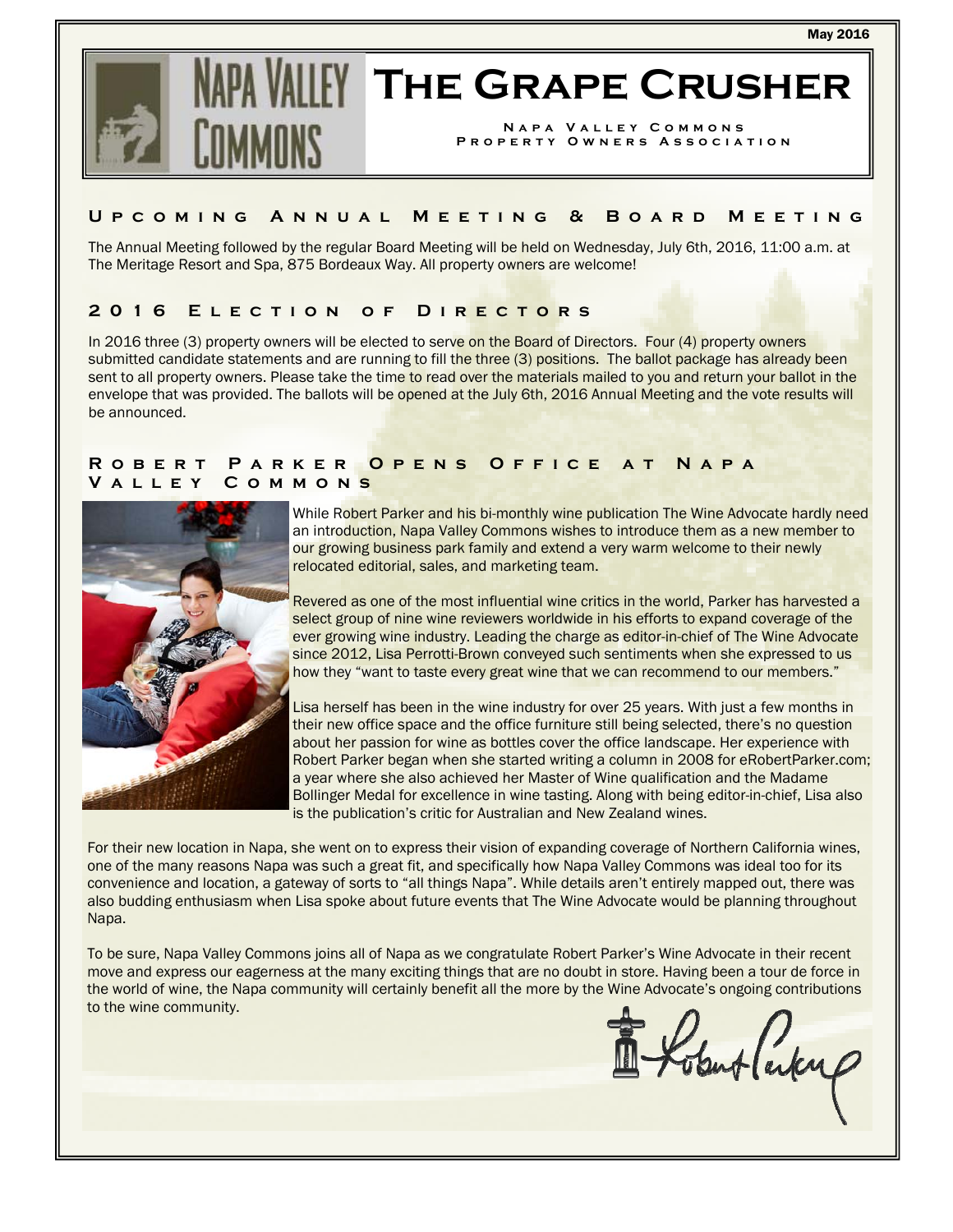#### **New Design Guidelines Approved**



Our original design guidelines were more than 30 years old. In 2014, the Board of Directors retained WATG (www.watg.com), a premier architecture and landscape design firm to develop new design guidelines for Napa Valley Commons. Lance Walker, Associate Vice President, headed the project. After many months of work, the new design guidelines were formerly adopted on February 22, 2016. The goal of the updated design guidelines is to address the expectations, practices and needs of 21st century businesses.

We have mailed a complete copy of the new design guidelines to each of the property owners at Napa Valley Commons. The document provides guidance for the renewal of Napa Valley Commons as a contemporary business center that serves an evolving range of business enterprises including the resort and hospitality sectors and the food and wine industries.

The Napa Valley Commons Design Guidelines provide a basis for the review and enforcement of the design goals and objectives. These guidelines provide the criteria for project review and an objective basis for the decisions and

recommendations of the Napa Valley Commons Design Review Committee. They are intended to direct the actions of all individual landowners. Additionally, the guidelines further define the design intent requirements as set forth by the Covenants, Conditions and Restrictions (CC&Rs). The Napa Valley Commons Design Guidelines establish overall design parameters, which are flexible and adaptable, allowing and encouraging original design expression.

The updated design guidelines create a new identity for Napa Valley Commons that will shift from one of buildings set in a verdant lawn to one of muted and low-key earth tone buildings within a landscape that reflects the surrounding russet-toned natural and agricultural landscape of California and Napa Valley. We will shift the character of the architecture and landscape by using the following methods:

- Use California-friendly, drought tolerant and native plantings arranged in a meadow-like way to emulate the landscape of the surrounding hillsides.
- Use building and landscape construction materials with muted earth tone colors and natural textures. Materials may include stone, metal and wood – manipulated in a contemporary manner – to build upon local construction traditions.
- Enhance the functionality of Napa Valley Commons by becoming friendlier to pedestrians and bicyclists; sparing in its use of water; and inviting and supportive of start-up business culture.
- The new Napa Valley Commons Design Guidelines provide a concise and clear set of principles for the transformation of Napa Valley Commons into a mixed-use commercial zone, inviting to tenants, patrons and visitors.

If you have any questions concerning the new Design Guidelines, please contact Johnathan Kaufman with Advanced Property Management at 866-946-0800 x800 or by email at johnathan@advancedmgmt.com.

## **Water Conservation Reminder**

Please be aware of your water usage during the continuing drought.

The Association is doing its part by watering the extensive common area lawns within our 246 acre business park with recycled water in order to reduce our irrigation water use.

If you haven't already done so, please see what changes you can make in your water consumption.

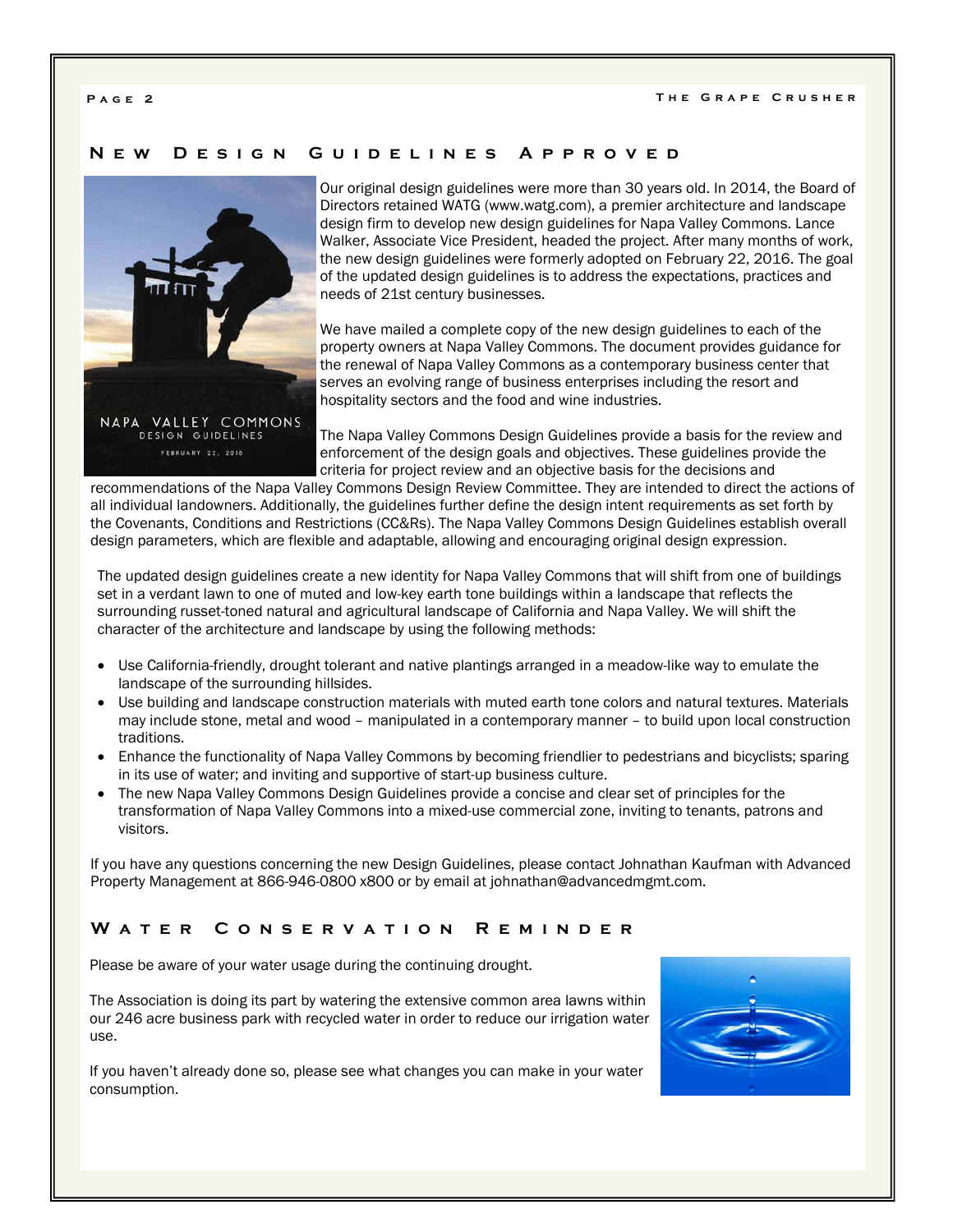#### **2016 Tree Care**

Napa Valley Commons is home to more than 1,200 trees. As many in the community may have noticed, several Cleary trucks were visible throughout the business park for the first two weeks of March performing the work detailed in the master Tree Health Care Plan. This expansive plan resulted in some 350 trees that received some level of maintenance attention, and was the largest portion of work to be conducted. Phase Two is set to commence shortly, wherein tree replacements will now be performed by Pacific Landscapes which will involve much less activity and traffic.

The trees in the landscape are a major feature at Napa Valley Commons and add significant visual appeal and value to the property. As in times past, we anticipate that this important



work will not cause any disruption to your business. If you should have any questions, concerns, or comments during this project, please feel free to reach out to the project manager at Advanced Property Management, Johnathan Kaufman at 866-946-0800 x800 or by email at johnathan@advancedmgmt.com.

## **Vision for Vista Point Park and Caltrans Right of Way (ROW)**

Napa Valley Commons is located at one of the key entrances to the Napa Valley. The Board of Directors retained WATG to create a new vision to enhance Vista Point Park and the adjacent Caltrans ROW. With the proposed highway connection of Highway 12 and Highway 221 underway, the opportunity arises to enhance this special public park space in conjunction with the adjacent Caltrans ROW. This vision concept design is the result of field visits and documentation of opportunities, strategic view analysis, and various internal design workshops. A lot of work has been done to vet the vision with City of Napa, County of Napa and State officials. So far we have received 100%+ support for the vision. The vision is to transform the southern gateway to the Napa Valley and the Vista Point Park.